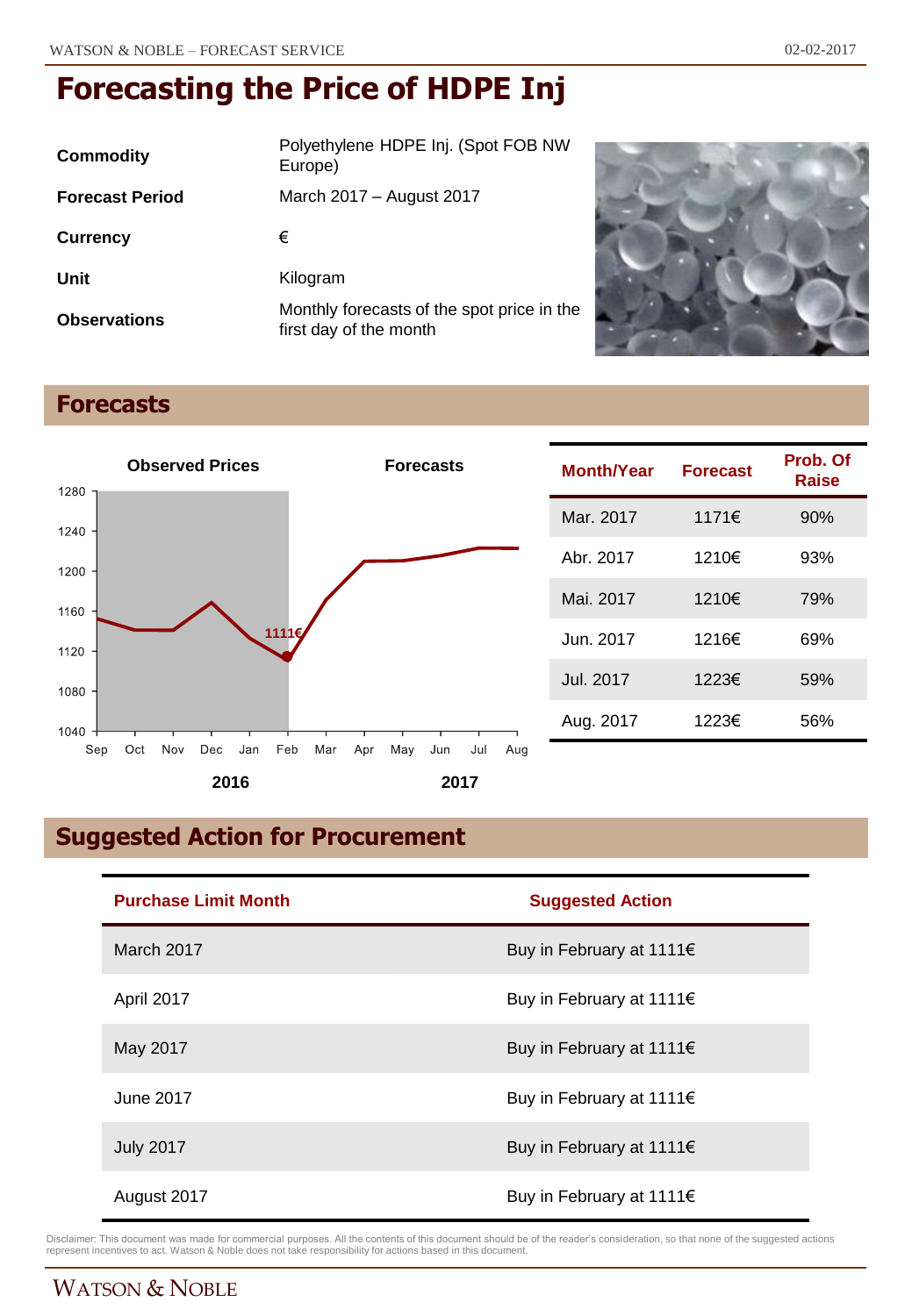# **Impact Analysis: One Month Forecast**



Our algorithm forecasts a higher price of HDPE Inj in one month: it is expectable that the price increases 5,46% from 1111€ to 1171€ until the beginning of March.

**Indices of Factors**



#### **Interpretation**

- **Decrease of Supply**: Positive pressure of the Supply index
- **Increase of Demand**: Positive pressure of the Demand index
- **Considerably positive pressure of the index of HDPE Inj**
- **Considerably positive pressure of the index of variables representing the market upstream**
- Slightly positive pressure of the index of variables representing the market downstream
- Slightly positive pressure of the financial index
- Positive pressure of other commodities and other factors
- Focus on UK, Euro, and Japan

#### **Impact per Country**



Disclaimer: This document was made for commercial purposes. All the contents of this document should be of the reader's consideration, so that none of the suggested actions<br>represent incentives to act. Watson & Noble does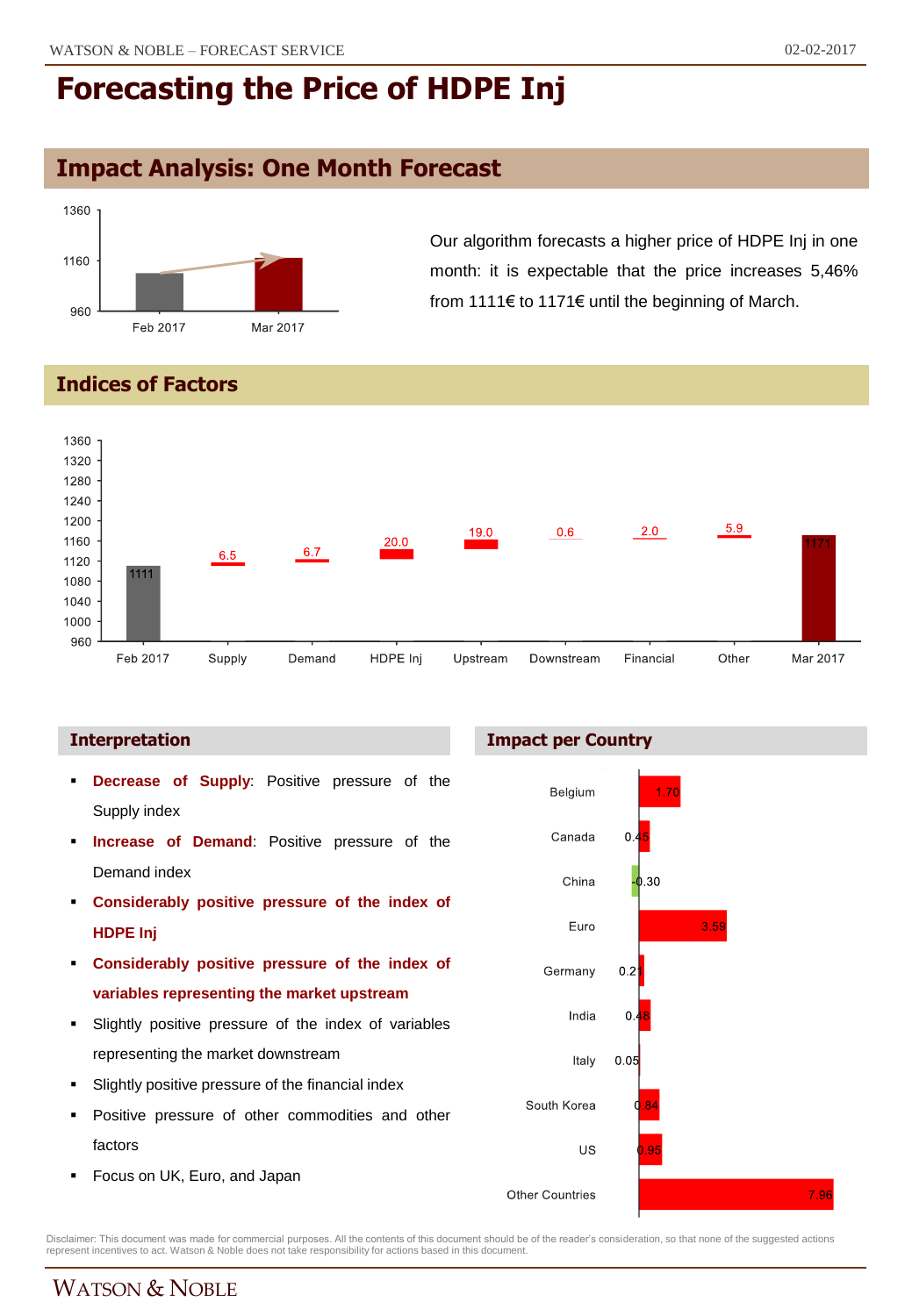# **Impact Analysis: Two Months Forecast**



Our algorithm forecasts a higher price of HDPE Inj in two months: it is expectable that the price increases 8,92% from 1111€ to 1210€ until the beginning of April.

### **Indices of Factors**



- **Decrease of Supply**: Positive pressure of the Supply index
- **Increase of Demand**: Positive pressure of the Demand index
- **Considerably positive pressure of the index of HDPE Inj**
- Positive pressure of the index of variables representing the market upstream
- Slightly positive pressure of the index of variables representing the market downstream
- Positive pressure of the financial index
- **Positive pressure of other commodities and other** factors
- **Focus on Euro, Japan, and Belgium**





Disclaimer: This document was made for commercial purposes. All the contents of this document should be of the reader's consideration, so that none of the suggested actions<br>represent incentives to act. Watson & Noble does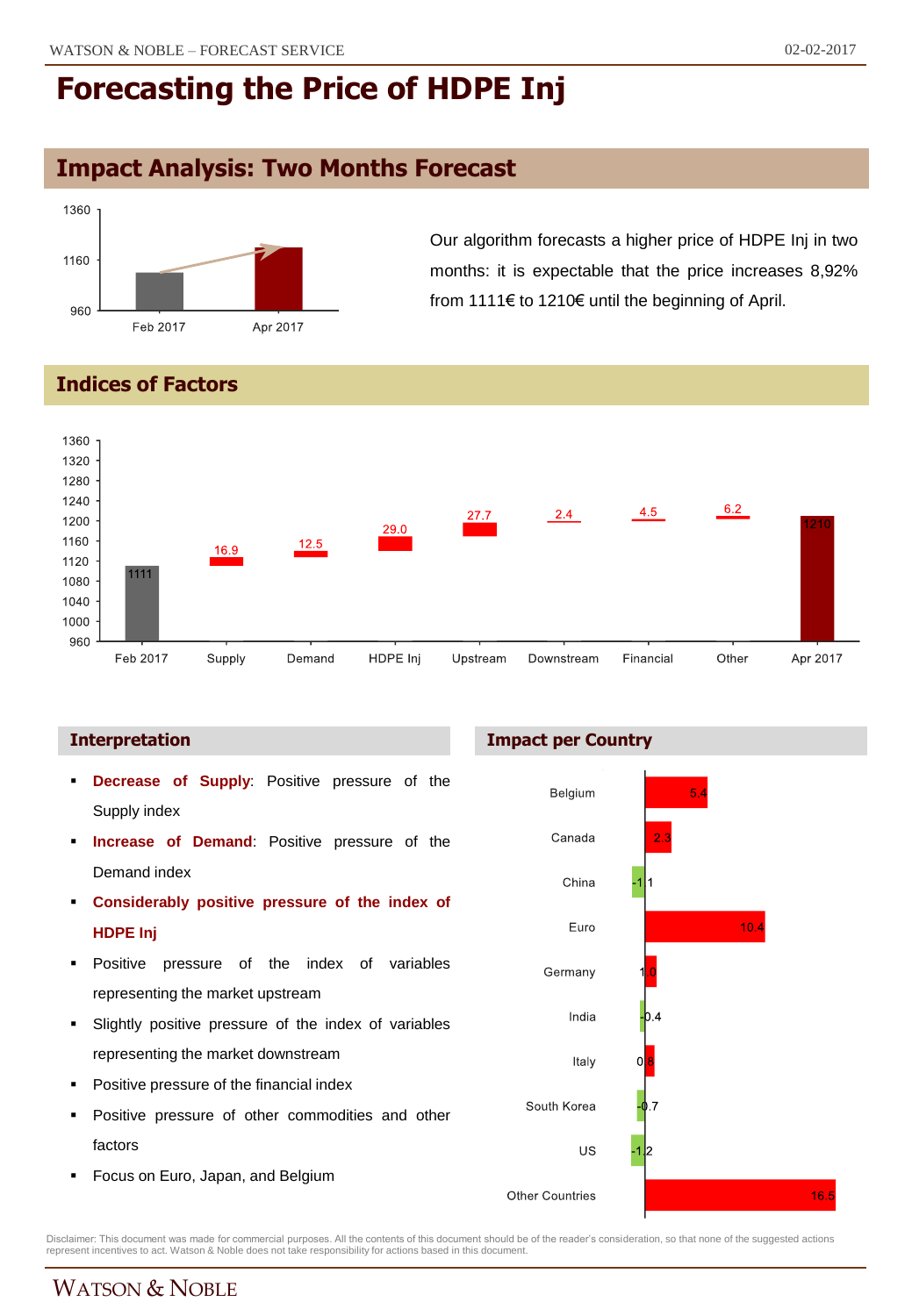# **Impact Analysis: Three Months Forecast**



Our algorithm forecasts a higher price of HDPE Inj in three months: it is expectable that the price increases 8,96% from 1111€ to 1210€ until the beginning of May.

### **Indices of Factors**



- **Decrease of Supply**: Positive pressure of the Supply index
- **Increase of Demand**: Positive pressure of the Demand index
- Positive pressure of the index of HDPE Inj
- Positive pressure of the index of variables representing the market upstream
- Slightly positive pressure of the index of variables representing the market downstream
- Positive pressure of the financial index
- Positive pressure of other commodities and other factors
- Focus on Japan, Singapore, and Thailand





Disclaimer: This document was made for commercial purposes. All the contents of this document should be of the reader's consideration, so that none of the suggested actions<br>represent incentives to act. Watson & Noble does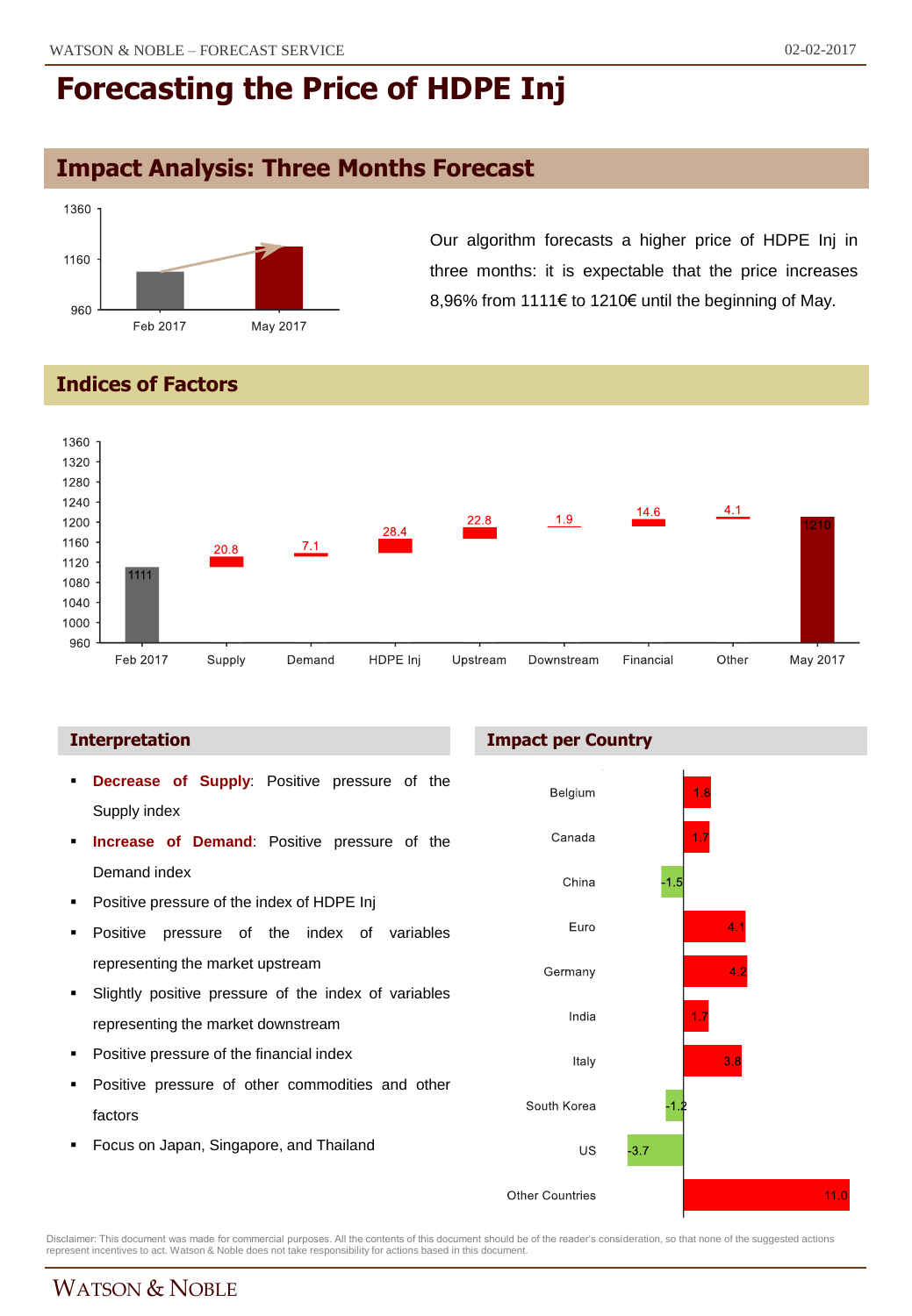# **Impact Analysis: Four Months Forecast**



Our algorithm forecasts a higher price of HDPE Inj in four months: it is expectable that the price increases 9,43% from 1111€ to 1216€ until the beginning of June.

### **Indices of Factors**



- **Decrease of Supply**: Positive pressure of the Supply index
- **Increase of Demand**: Positive pressure of the Demand index
- Positive pressure of the index of HDPE Inj
- Positive pressure of the index of variables representing the market upstream
- Slightly positive pressure of the index of variables representing the market downstream
- **Considerably positive pressure of the financial index**
- Slightly negative pressure of other commodities and other factors
- **Focus on Euro, Japan, and Netherlands**

#### **Interpretation Impact per Country**



Disclaimer: This document was made for commercial purposes. All the contents of this document should be of the reader's consideration, so that none of the suggested actions<br>represent incentives to act. Watson & Noble does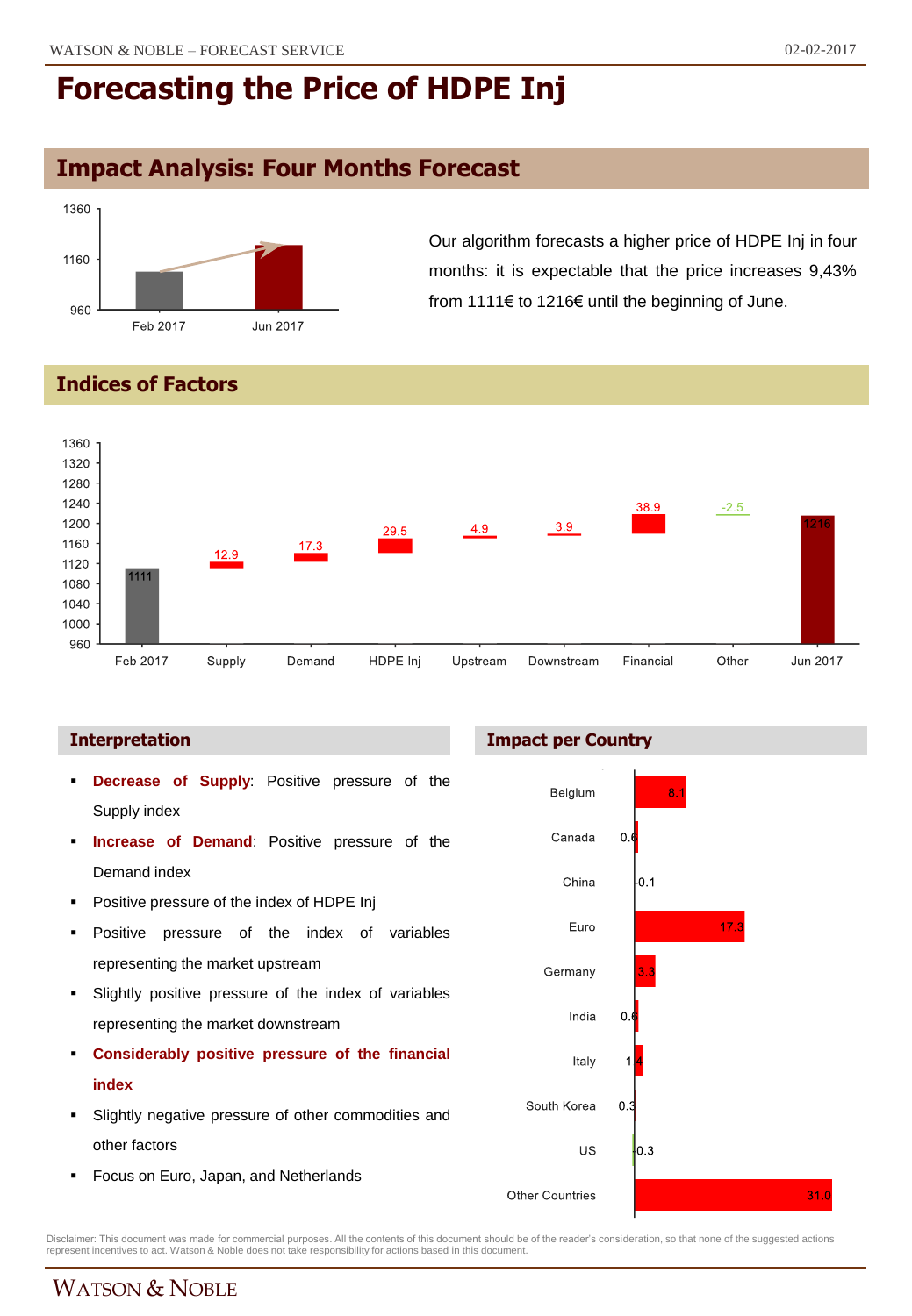# **Impact Analysis: Five Months Forecast**



Our algorithm forecasts a higher price of HDPE Inj in five months: it is expectable that the price increases 10,11% from 1111€ to 1223€ until the beginning of July.

## **Indices of Factors**



- **Decrease of Supply**: Positive pressure of the Supply index
- **Increase of Demand**: Positive pressure of the Demand index
- **•** Positive pressure of the index of HDPE Inj
- Slightly negative pressure of the index of variables representing the market upstream
- **Positive pressure of the index of variables** representing the market downstream
- Positive pressure of the financial index
- Positive pressure of other commodities and other factors
- Focus on Japan, Mexico, and Netherlands





Disclaimer: This document was made for commercial purposes. All the contents of this document should be of the reader's consideration, so that none of the suggested actions<br>represent incentives to act. Watson & Noble does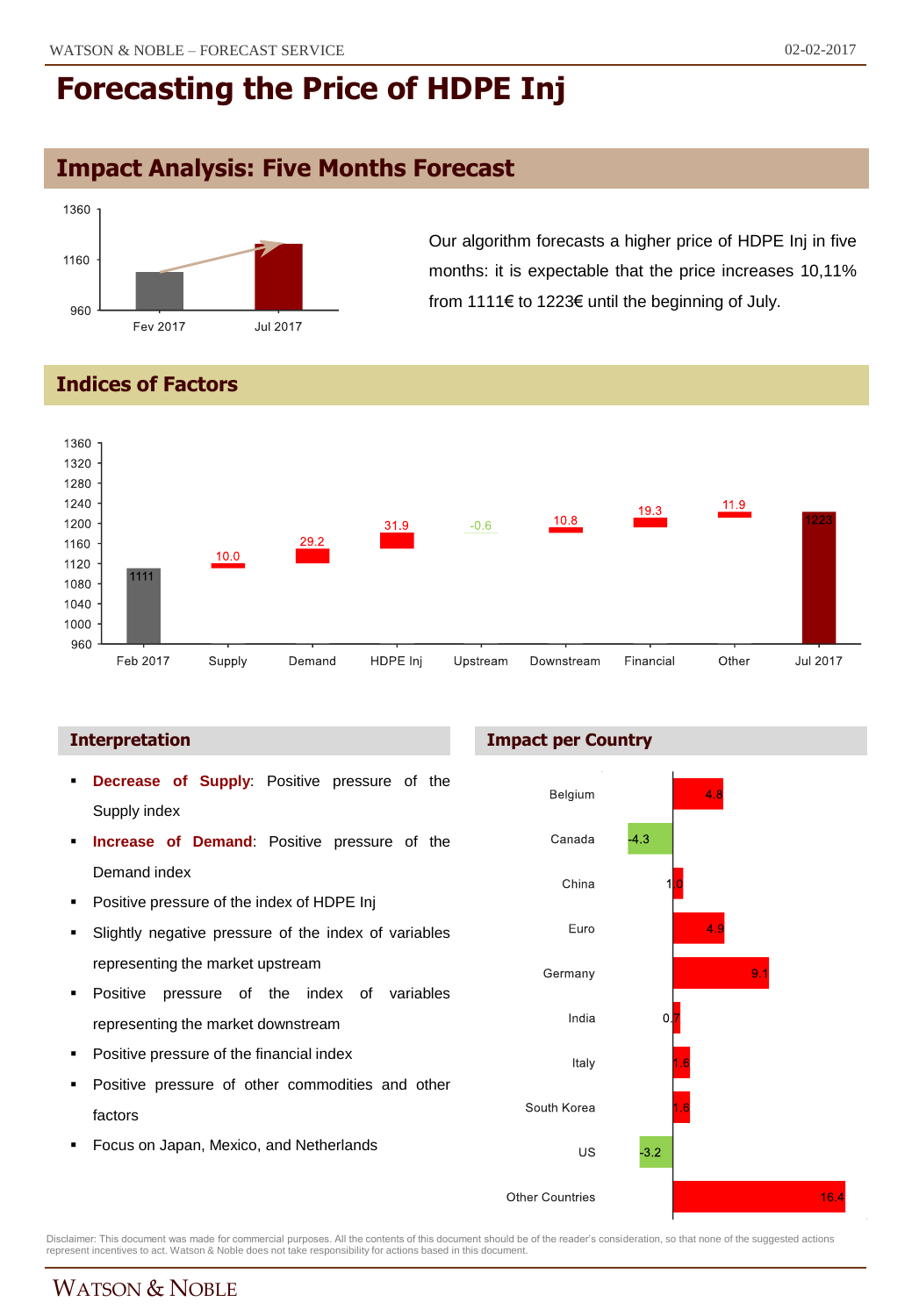# **Impact Analysis: Six Months Forecast**



Our algorithm forecasts a higher price of HDPE Inj in six months: it is expectable that the price increases 10,09% from 1111€ to 1223€ until the beginning of August.

## **Indices of Factors**



- **Decrease of Supply**: Positive pressure of the Supply index
- **Increase of Demand**: Positive pressure of the Demand index
- **Considerably positive pressure of the index of HDPE Inj**
- Positive pressure of the index of variables representing the market upstream
- Slightly negative pressure of the index of variables representing the market downstream
- Positive pressure of the financial index
- Slightly negative pressure of other commodities and other factors
- **Focus on Japan, Netherlands, and UK**





Disclaimer: This document was made for commercial purposes. All the contents of this document should be of the reader's consideration, so that none of the suggested actions<br>represent incentives to act. Watson & Noble does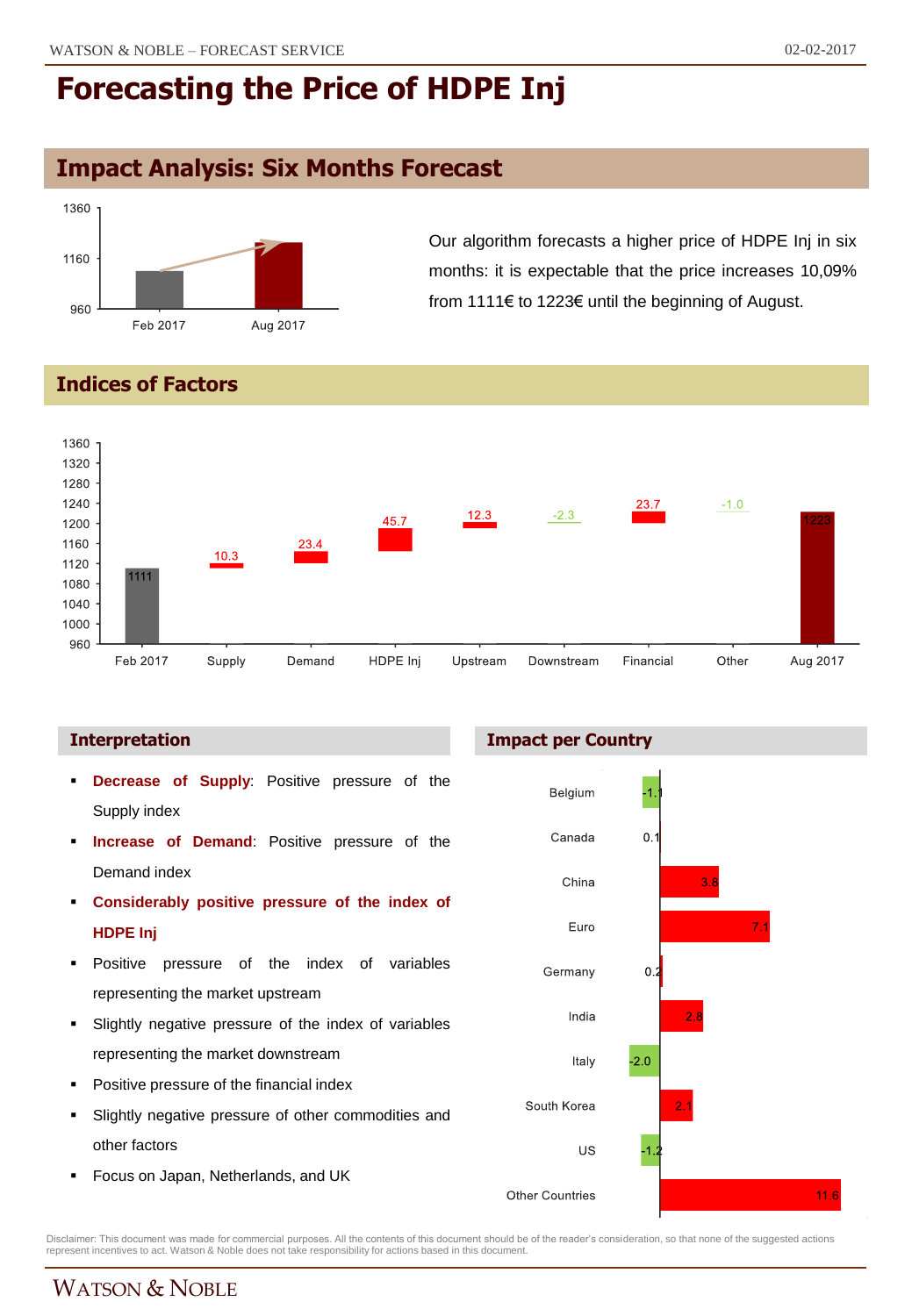# **APPENDIX I – Technical Explanation of the Impact Analysis**

In this appendix, we explain the impact analysis of the factors that most contribute for our forecasts.

This Impact Analysis is conducted individually for **each time horizon**, allowing for a distinction between the indices of variables that contribute for our forecasts at short and medium run.

For each time horizon, our analysis has **two components**: first, we present the impact of variables grouped by **indices of factors**; second we present the impact of variables grouped by **indices of countries.**

### **Indices of Factors**

**Indices of factors** are indices of the weighted contributions of the variables grouped in those factors.

**Supply Index:** composed of macroeconomic variables of the producing and exporting countries. It includes variables such as production, exchange rates, inflation, monetary policy, and wages. For example, an increase in wages implies higher production costs which should (in linear, general, and *ceteris paribus* terms) generate an incentive to increase prices;

**Demand index:** composed of macroeconomic variables of the consuming and importing countries. It includes variables such as production, exchange rates, inflation, monetary policy, and wages. For example, a decrease in a consumer confidence index should (in linear, general, and *ceteris paribus* terms) increase savings and decrease demand, leading to lower prices;

**HDPE Inj Index**: composed of variables related to HDPE Inj. It includes variables such as the price of HDPE Inj in different regions of the world and exports, imports, and producer prices of HDPE Inj in some countries. For example, an increase in the price of HDPE Inj in other region may imply an increase in the price of HDPE Inj in Europe due to arbitrage movements;

**Upstream index:** composed of variables related to Ethylene, Ethane, Propane and Natural Gas. It includes variables such as the price and exports, imports, and producer prices of the inputs in some countries. For example, an increase in the price of Ethylene should (in linear, general, and *ceteris paribus* terms) generate an increase in the price of HDPE Inj;